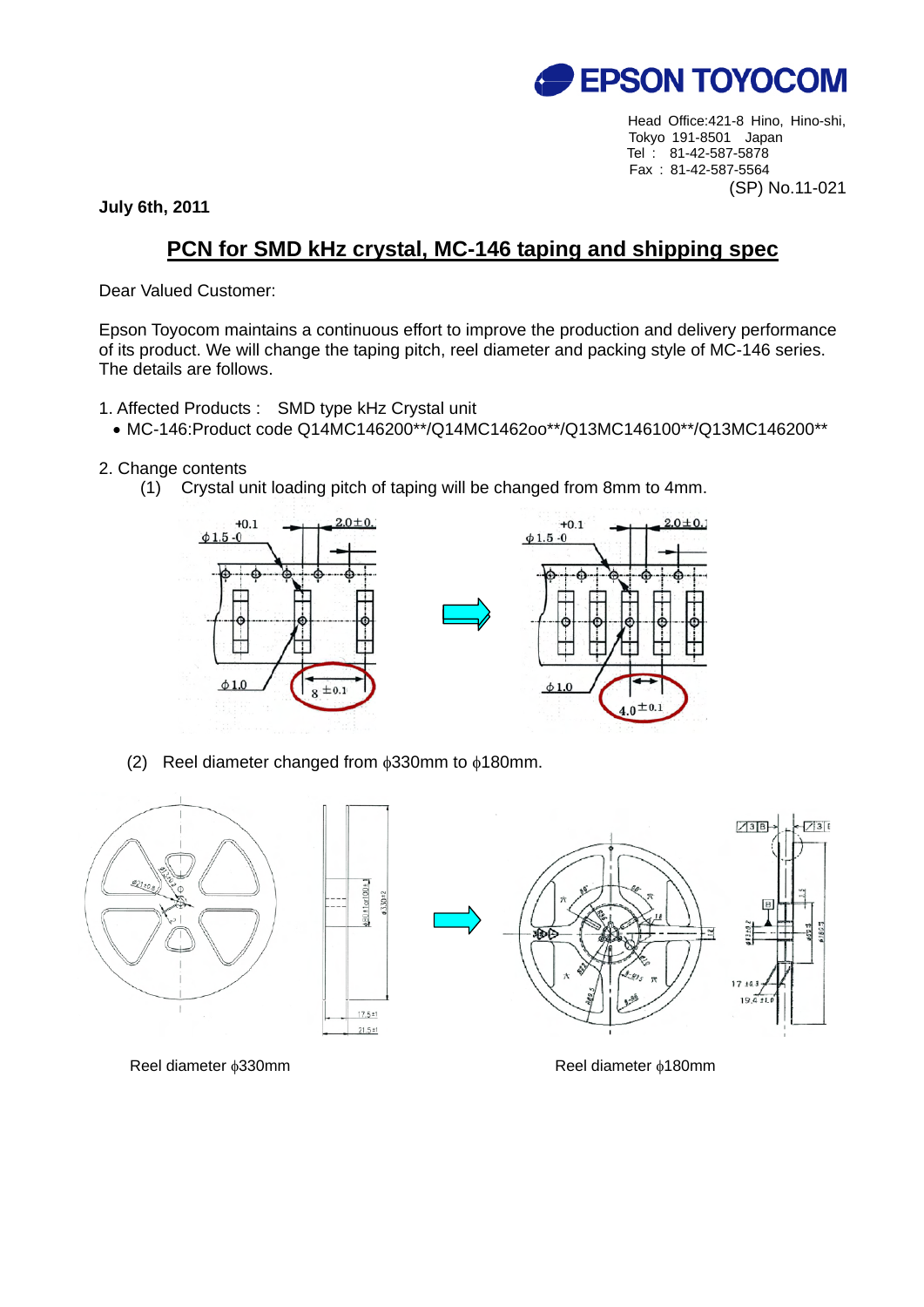

Head Office:421-8 Hino, Hino-shi, Tokyo 191-8501 Japan Tel : 81-42-587-5878 Fax : 81-42-587-5564

(3) Elimination of pizza box and direct in a shipping box with unti-static bag.



- (4) The packing specification will be changed. If need to replace revised version, please let ETC sales person know.
- 3. Reason of change

 This change is part of the environmental conservation activities based on the Seiko Epson Group's Environmental Philosophy. To implement this change will make the space saving of stock both of ETC and customers, shipping cargo space saving, and reduce of the industrial and trade waste at the customer site.

4. Schedule